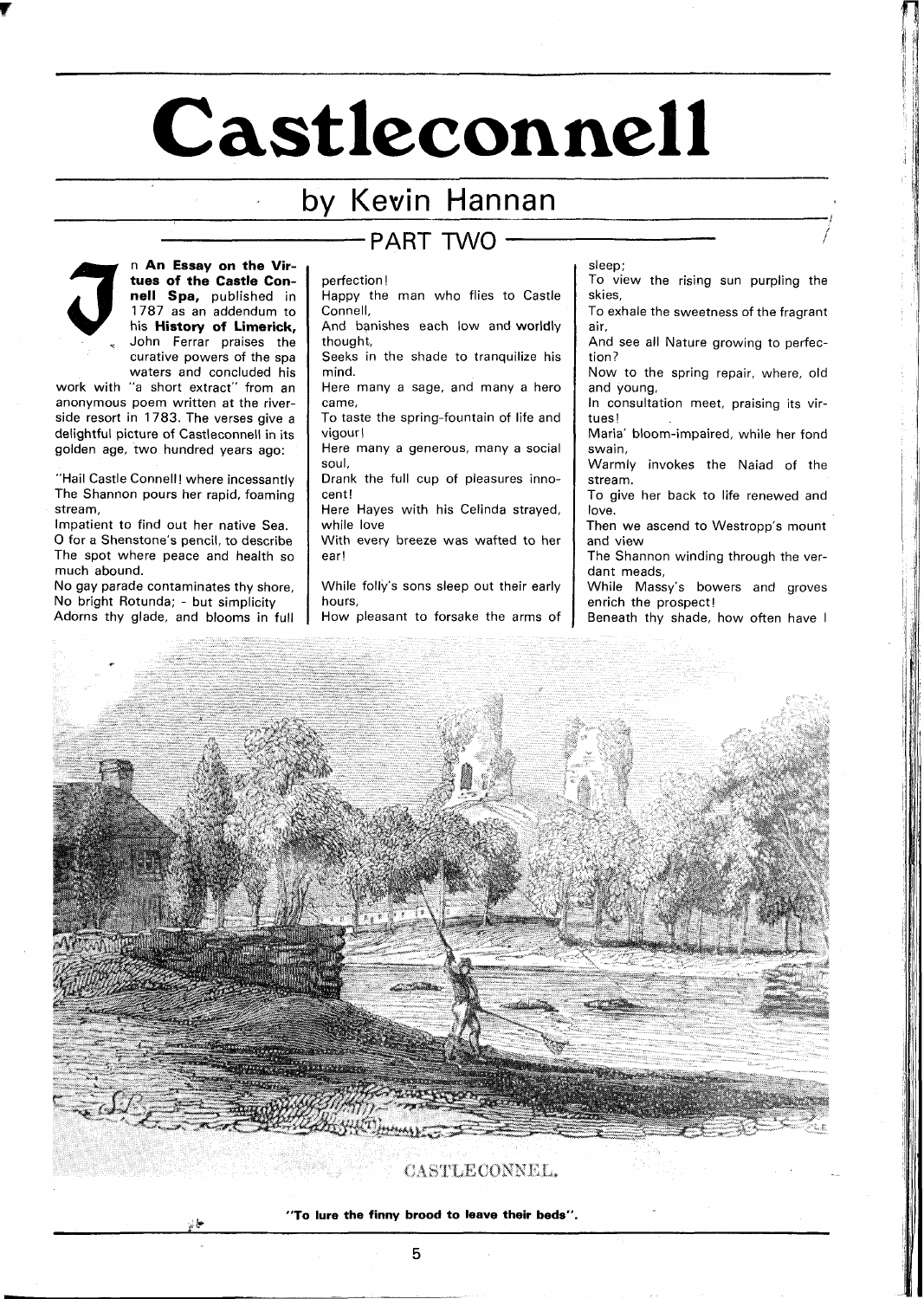laid

My weary limbs, and gazed with transport round. While Goldsmith's tale beguiled the fleeting time.

Halting to breathe the air of Castle Connell We joy to see each friend - Soon round the board With plenty crowned, we share convivial pleasure. The Heavens serene, while temperate mirth bestows, Of life, the greatest, best felicity!

The Sun in awful Majesty arrayed

Steals down the western sky, the silence reigns.

The Sportsman takes the opportunity,

To lure the finny brood to leave their beds,

They toss, they play, they rise to fall no more. These are the scenes that give the zest to life,

These are the joys we find at Castle Connell."

#### **INDUSTRY**

It is remarkable that a greater use was not made of the power generated by the fifty foot fall in the river between the World's End and Newgarden. This may'be explained, to some extent, by the wealth and independence of the riparian owners. The water mill at Clareview, however, was an exception. One of the many uses to which this enterprise was put in the last century was set out in the following article which appeared in the **Limerick Chronicle** of Sept. 1878:-

"The proprietor of the Clareview Saw Mill, near Castleconnell, begs to inform the nobility, gentry, farmers and traders that the above concern is now in active operation. Gentlemen can have their own timber cut into scantling. Gross timber can be drafted across the river from the Clare shore of the Shannon.

Brush heads and turnery executed on the premises.

John Norton, Proprietor."

The quaint old industry of the river ferry was carried on further upstream. This service was a boon to anglers, and those having business at one side of the river or the other. Manoeuvering the ferryboat through the full flow of the river was a skilled operation, and during times of heavy floods, required strength and dexterity of a special order.

An extraordinary and unique feeling of the ferry was its operation, before the turn of the century, by a blind ferryman. A number of visitors of standing have commented on this amazing feat. M.J. Hurley, F.R.S.A., who visited Castleconnell in 1893, in his book, **"Through the Green Isle",** published two years afterwards, advises: "Before leaving we may remind visitors who desire to cross the Shannon at Castleconnell that they are likely to avail of the services of a blind - absolutely blind - ferryman. He has been making the passage safely for many years, and none need hesitate about using the ferry under his control".

No doubt the ferryman (Tom Enright) was a very brave man, but I give the palm to the courage of his patrons.

We had ferries, and stepping stones - and even stilt crossings - before we had bridges. The want of the latter amenity at Castleconnell was felt long before the 12th Batallion of the national army left us the gift of the present fine footbridge. The local people, and some of the more important visitors, broached the subject of a bridge to link up with the Clare shore on a number of occasions during the last century, but it was not until 1909 that a committee of prominent Castleconnell people was formed to pursue the matter. The **Limerick Chronicle**  reported: "A meeting was held in the Stradbally National School, Castleconnell, to press the claim of the district for a bridge across the Shannon at Castleconnell. The following working committee was elected - Rev. P. Mclnerney P.P., Chairman; Rev. Mr. Mylie, Rector, Vice Chairman: John Hartigan, Treasurer; W.F. Lee, Hon. Sec., Committee - S.C. Vansittart, Dr. Ryan, A. Story, D. O'Brien, D.C.; C. Coughlan, M.T. Keane, F. McCormack, G. Hobson, J. Barry, J. Hogg, Dennis Ahern and Michael Mackey".

Another effort to promote the fortunes of the district in the 1860s was made by the firm of Malcomson Brothers, of Portlaw, Co. Waterford, when they set up a peat briquette manufactury at Annaholty, on the eastern boundry of the parish. This industry was launched with such great promise that a row of workmen's dwellings was erected  $\ell$ close to the factory. Despite an enormous investment the project did not prosper, and the ruins of the complex, which were to be seen up to a few years ago, told their own sad story.

### **SOME GREAT HOUSES**

Fortunately there are many mementoes of old Castleconnell, though the needless destruction of the 'Hermitage' and 'Mountshannon' houses were acts of monumental vandalism. The latter was certainly one of the finest mansions in the south of Ireland. This was the stately home of John Fitzgibbon, I st Earl of Clare and Lord Chancellor of Ireland. I will not dwell here on the merits, or otherwise, of this most powerful and influential resident of old Castleconnell: I would take up more space than this journal would afford, and at best it would prove me an apologist for one who has for long been held up to engage our disapproval, and even hatred.

Though the Fitzgibbon family lived in Mountshannon for more than a century, not one of them died there; they all managed to give up the ghost elsewhere. The great Lord Chancellor himself was almost the exception. It was at Mountshannon that his last illness overtook him; his doctor advised a holiday on the Continent in the hope that the change of climate would achieve what all his skill and knowledge was unable to do, but the failing strength of the once powerful ruler of his country prevented his embarkation at Dublin, and he died at his town house there, No. 6 Ely Place, in December, 1802.

.The title passed to his eldest son, John, who became the 2nd. Earl of Clare at the early age of ten years. He afterwards married the beautiful heiress, Elizabeth Burrell. John was educated at Harrow where he became the bosom pal of Lord Byron. The late Constantine Fitzgibbon was of opinion that the great poet enjoyed at least one holiday at Mountshannon.

John died without issue, in 1851, and his only brother, Richard Hobart, succeeded to the title. Richard created a stir when he eloped with the wife of Crosby Moore, of Moorscroft, Co. Tipperary. A widely publicised action by Moore against the Earl succeeded and damages to the tune of £6000 were awarded to Moore. This was an enormous sum in those days and illustrates the system obtaining at the time of awarding damages in relation to one's wealth. Moore, also a wealthy man, is supposed to have said afterwards that he got "the best part of the bargain". The Earl's first child, a son, was born before they were married. His second son, John Charles Henry, Viscount Fitzgibbon, died while leading his troop of Royal Irish Hussars in the famous charge of the Light Brigade at Ballaclava.

The Bard of Thomond, always ready with his poison pen, composed the followino scurrilous lines about the monument which stood on the Wellesly Bridge on the site now occupied by the 1916 memorial:

There he stands in the open air,

The bastard son of old Lord Clare;

They say he's Fitzgibbon, but his name is Moore,

'Cause his father is a cuckold

And his mother is a whore".

How wrong Hogan was: the young hero was born well within wedlock and never deserved such an insult. Ap-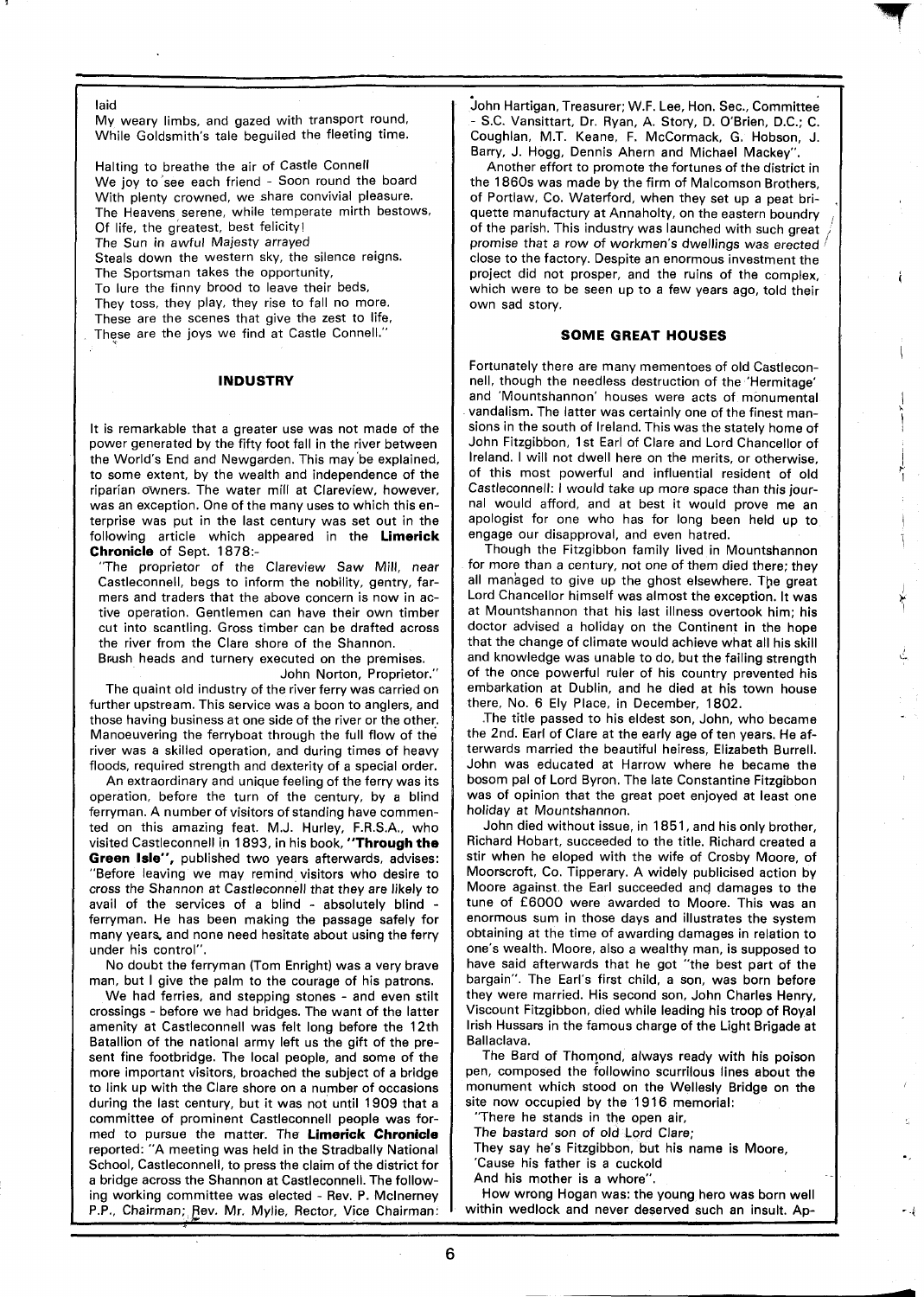

**A watercolour of Castleconnell Railway Station, 1872, by E.A. Porcher.** 

parently, the Bard knew no more about the Fitzgibbons than he did about many other people who suffered in his satires.

The Viscount's uncle, the 2nd. Lord Clare, laid the foundation stone of the Wellesley Bridge, one of the finest stryctures of its kind in Ireland, and his father, the second Earl, was the best friend Castleconnell ever knew. Marks of his bounty were spread over the whole parish, and far outside it. He represented Co. Limerick in parliament for thirty years as a member of the Whig party, a political faction opposed to Royalists and Tories. After his death in January 1864, Rev. Patrick Hennessy, P.P. of Castleconnell, wrote the following letter to the press:

"Sir . . . it was truly painful to witness the wailings and lamentations of the people here when they learned of the death of the charitable Earl of Clare. The groups of poor, infirm, old people assembled in our chapel yards after Mass yesterday, bewailing the death of their kindest and best benefactor".

"Two years ago, when a scarcity of fuel prevailed in this country, the Earl supplied gratis all the poor people and farmers with plenty of fuel from the plantations of Mountshannon. Blankets and clothing were distributed liberally amongst the poor and labourers connected with Mountshannon, and the best fatted beef supplied them for their Christmas dinner.

"I should, perhaps, also say for myself that as soon as I had commenced the erection of the new Catholic Church at Castleconnell, his Lordship sent me, solicited, the liberal subscription of £50. When covering in my church, and towards its completion, I was forced by hard necessity to apply again to his Lordship, and my appeal was answered by a cheque for £50 more. Very truly yours,

P. Hennessy, P.P."

In present day values, these subscriptions would amount to many thousands of pounds. On June 9th., 1930, his son's memorial on Sarsfield Bridge was blown to smithereens by some local republicans.

Lady Louise Fitzgibbon was the last of the family to occupy Mountshannon. Open-hearted to the point of being a fool, she left her lovely home a relatively poor woman,

and settled at Ryde, in the Isle of Wight, where her aunt, the second Lady Clare, had endowed a convent some years before.

The great house remained unoccupied for some time before it was purchased by Thomas Nevins, a wealthy Irish-American. He died in the early years of the present century. The property was taken over by the Estates' Commission and the land divided among some of the country's evicted tenants. The house was purchased by David O'Hannigan, J.P., Kilbolene Castle, Milford, Co. Cork. It was burned to the ground in 1920, during the War of Independence.

Lady Louise's son, Charles Richard George, is commemorated in what is known as the Annacotty Memorial. This is the disused fountain near the junction of the Newport and Dublin roads. Originally erected by the 2nd. Earl of Clare for the benefit of his poorer neighbours, it was renovated afterwards and set up as a memorial to the dead youth. A marble slab on the monument bears the following sad inscription:-

"The pump placed on this spot by John, Earl of Clare, J.P., was renovated in 1875, and this memorial erected by his niece, Lady Louise Fitzgibbon, of Mountshannon, and by her husband, the Honourable Gerald N. Fitzgibbon, in memory of their eldest son, Charles Richard George, who died on the 30th. of April, 1870, in his 21 st. year.

'The Lord gave and the Lord hath taken away; as it has pleased the Lord so it is done; blessed be the name of the Lord'.

> Job. 1.2 1 .v. Requiescat in Pace".

This memorial has long been neglected, and is in danger of total destruction. Could we not, in our charity and reconciliation restore this gift to the people and promote a gesture of goodwill to a long forgotten benefactor?

The 'Hermitage' was next in line of importance to Moun:shannon, and was better known and more popular, mainly because of its unique position on the high ground commanding the grand panorama. Its magnificent sillouhette as seen on moonlight nights from the Clare

 $\overline{7}$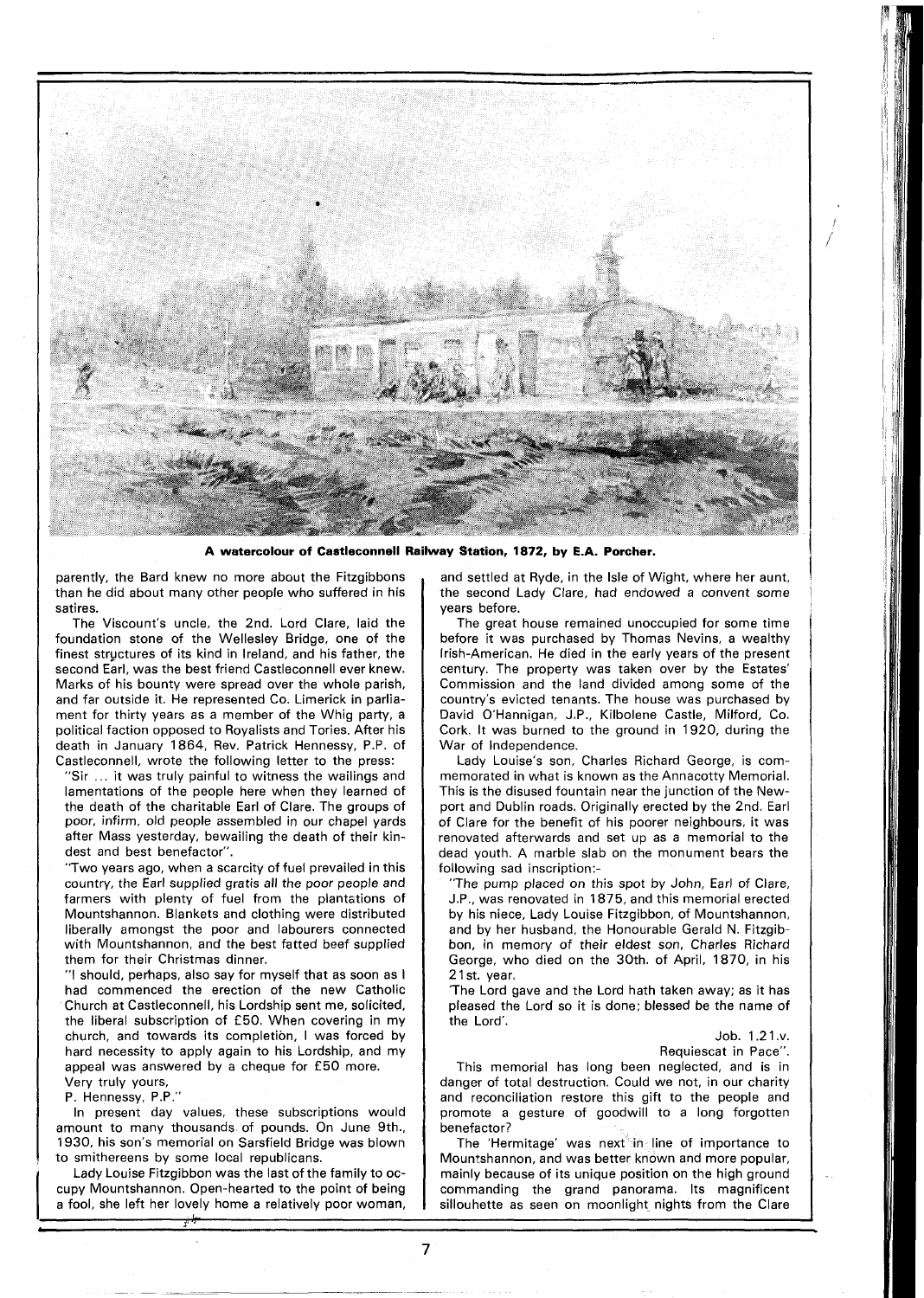shore was an unforgettable sight. John Ferrar, in his **History of Limerick,** remarks: "Hermitage is justly esteemed a good situation; opposite to it the rock of Doonass bends its venerable head over a grand cataract, whose top the salmon, monarch of the tide, often overleaps; add to this the islands in the river Shannon, surrounded by hills and fruitful vales, and very few parts of the Kingdom can produce more of the sublime and beautiful - for where can such another river be found? This is the most desirable excursion near Limerick".

The Hermitage estate was owned by the Wallers of Castletown from the early eighteenth century; it comprised about 200 acres and a house, modest in comparison with the legendary mansion which was built by George Evans Bruce who purchased the estate for **£5,-**  000 in 1789. Bruce, a Limerick banker and High Sheriff of Limeridk in +800, was a highly controversial character. The severe criticisms of this man would suggest that he was a skinflint, and one with little or no humanity, but reflecting on the enormous cost of the mansion and the beauty of its architecture and surroundings, I am inclined to the view that his critics turned a blind eye to his better side.

Bruce was the victim of a vicious satire, **'The**  Nosegay', published in 1816. This most cruel indictment was written by Thomas (Spectacles) O'Grady, a barrister who lived in nearby 'Belmont'. Reading through this diatribe does nothing to enhance one's chances of making a reasoned and impartial assessment of the enigmatic Bruce. Though O'Grady was defended by Daniel O'Connell, he lost the subsequent action for libel and defamation of character brought by Bruce, and £500 damages were awarded against him, though the action was for £2,000.

O'Grady was a fine scholar and writer - his satires were regarded to be as brilliant as those of Swift - but his<br>inability to pull his punches got him into all kinds of to pull his punches got him into all kinds of trouble. Unable to meet the expenses of the libel action, he left his beautiful home and went to France, where he died in obscurity.

In 1802, Bruce sold 'Hermitage' to the Masseys, a family who came to Ireland before the Cromwellian occupation, and settled in Duntrileague, Co. Limerick. The Masseys were a distinguished family and traced their lineage to one of the companions-in-arms of William the Conqueror, who was endowed with large estates in the counties of Durham and Chester, and raised to the peerage as Baron of Durham. They owned much property in Limerick, Clare and Tipperary, and had some beautiful homes, none, of course, to be compared with 'Hermitage'. They lived a high life and occupied some of the highest civil and military positions. In all, they played a colourful and useful part in the life of Limerick for nearly three hundred years.

There was great excitement in Limerick on October 29th. 1872, after the Mayor had received a telegram informing him that the 'Hermitage' was on fire. In a short time, the West of England lnsurance Company's engine, drawn by four horses, was on its way to the scene of the conflagration, and completed the journey within an hour of the mayor receiving the telegram. We have no knowledge of the time lag between the discovery of the fire and the receipt of the telegram. The Sun lnsurance Company's engine also reached the fire in relatively good time, but the Limerick Corporation engine did not reach the scene for several hours (owing to a mishap) and was only in time to meet the other engines returning to base after dealing with a serious chimney fire that caused great damage to the mansion.

On the first notice of the fire, in Limerick the Cathedral bells pealed out an alarm throughout the city, and the Co. Inspector, Mr. Gallway, with a party of police under Head Constable Robinson, made their way to the fire. Forty

eight years afterwards, there was no pealing of bells and no police as the mansion was completely destroyed after being deliberately set alight during the War of Independence. It had been unoccupied since the death of Baron Massey four years previously. Even in ruin the 'Hermitage' was a noted landmark and its clearance a few years ago ' left a vacancy that can never be filled.

On the southern boundary of the parish, overlooking the village of Annacotty, stands Woodsdowne House, once the home of Field Marshall Lord Gough. His was the most distinguished career of any Irish soldier, past or present. He was born here in 1779 and baptised in the old parish church of Castleconnell. He started his military career in the Limerick Militia Regiment. From thence he transferred to the 119th., and afterwards to the 78th. Highlands. His first outstanding success was with the 78th. Regiment when he was the hero of the day at the battle of Porto Rico, in the West Indias. A year before the disaster of Corruna, he was ordered to the seething cauldron of the Peninsular war, where again his contribution was enormous. He was wounded at Talavera, and again at Seville, but recovered to take part in the battle of France was enormous. He was wounded at Talavera, and again at Seville, but recovered to take part in the battle of Barossa — an engagement that resulted in the flight of one of Napoleon's crack regiments. It was at Taroufa one of flapoleon's crack regiments. It was at Taroufa that Gough's resolution and bravery singled him out as a fearless and resourceful leader. He was in charge of the all-important portcullis controlling the entrance to the fortress. The safety of the place and the lives of all within depended on the bravery of Gough. He was not found wanting. Though the garrison were greatly odtnumbered, he galvanised his men into an irrepressible force after ordering the band to strike up the soul stirring air "Garryowen", and the rout of the French was completed to the strains of "Saint Patrick's Day".

Ÿ

ń

ĩ,

٣

L.

tv

 $P<sub>i</sub>$ sĺ p sĺ

 $\frac{9}{h}$ pi<br>ti

сł

ci a.

sİ tť  $\mathbf{p}$ 'ai P ai g F  $\sigma$  $\mathbf{C}$ M -ff

> a tĺ s tl  $\mathsf{n}$ n d  $t$ p IÍ d Ś d

> > K  $\mathbf{C}$

On the Castleconnell man's return home after the battle of Waterloo he was showered with honours, including the freedom of the city of Limerick, a distinction of which he was always very proud. He returned again to the army and enjoyed a long and glorious career before retiring to his Dublin residence at St. Helen's, Booterstown, to spend his last years — and much of his wealth — in help-<br>ing the downtrodden He died there in 1869 in his 90th his Dublin residence at St. Helen's, Booterstown, to ing the downtrodden. He died there in 1869, in his 90th. year, and his memorial in the Phoenix Park suffered the same fate as that of his fellow parishioner, Viscount year, and his memorial in the Phoenix Park suffered the same fate as that of his fellow parishioner, Viscount Fitzgibbon — it was blown to pieces in the 1940s. What hypocrites our country has produced.

For many years 'Coolbawn House' was the home of Capt. Vansittart, a noted sportsman and good neighbour. He, too, was kind to the poor, especially the school children.

The well known 'Tontines', a handsome range of 3 storey houses, were built in 1812, by a Mr. Gabbett, on behalf of a number of speculators. The enterprise was not a financial success but the complex gave something to Castleconnell that the many modern buildings can never supply.

Residents of some of the other fine houses in 1833 were: 'Fairy Hill', H.O. Bridgeman; 'Prospect', Godfrey Massey; 'Shannon View", W. White; 'Caherline', W.H. Gabbett; 'Stormont', Mrs. Kelly; and 'Newgarden', Massey Ryves. All these families have passed on and I do not know of any decendants in or around Castleconnell. Such is the infinite transience of human life.

Though Father Matthew was long gone in 1876, there were others who had the temerity to try to achieve what the great apostle had failed to do. A branch of the Confraternity of the Holy Family was established in Castleconnell in December of that year. A report in the local papers of December, 1877, goes on: "We learn that the establishment of a branch of the Confraternity of the Holy Family has been attended with the best possible results in checking drunkeness among the working population of the district. During the past twelve months only